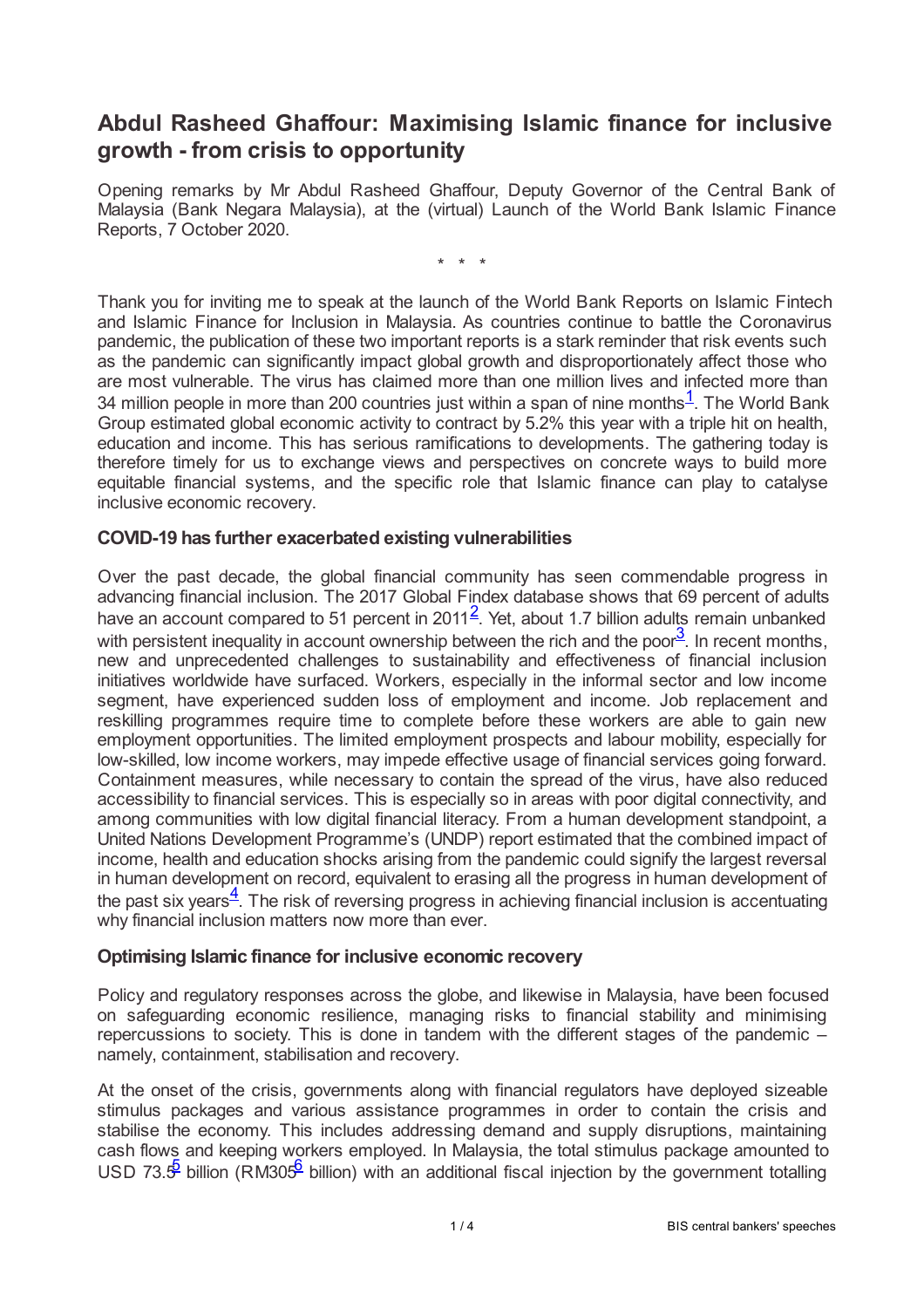RM45 billion. As at September 2020, a total of 2.63 million workers and 321,000 employers had benefitted from the Wage Subsidy Programme, involving an expenditure of RM10.4 billion. To provide further stimulus to the economy, the Bank has reduced the overnight policy rate (OPR) by a cumulative 125 basis points (from 3.00% to 1.75%) this year, alongside reduction in the statutory reserve requirement by 100 basis points (from 3.00% to 2.00%). The reduction in the OPR is intended to provide additional policy stimulus to accelerate the pace of economic recovery.

<span id="page-1-1"></span><span id="page-1-0"></span>The financial industry, including Islamic financial institutions, also lent support to their borrowers and customers. In the first half of 2020, a total of RM120 billion was disbursed in lending/ financing to SMEs, with more accounts being approved in aggregate in 2020 compared to the same period in previous years. Islamic financial institutions and related associations have been actively educating and reaching out to affected borrowers about the financial assistance programmes available in response to the pandemic. The takaful and insurance industry also facilitated affected certificate holders by offering temporary deferment of contribution and premium to promote continuity of takaful protection coverage. More than 1.1 million<sup>[9](#page-3-8)</sup> certificate and policyholders have benefited from this relief measure.

<span id="page-1-2"></span>While the pandemic has yet to peak in some countries, others including Malaysia are heading towards periods of recovery while continuously managing the risk of virus resurgence. As this phase commences, Islamic finance has significant potential and role to play. **Three** attributes, at least, come to mind on how Islamic finance can respond and contribute meaningfully towards sustainable and inclusive growth:

**First**, Islamic finance must be **value-driven and impact-focused** to deliver *Maqasid Shariah* (the objectives of Shariah). The intrinsic values of Islamic principles are aligned with a vision of economic growth that is balanced, sustainable and inclusive. Shariah advocates for balance between wealth creation and wealth circulation. This in turn promotes fairness and *ihsan* in promoting the attainment of benefits as well as preventing harm. This crisis has indeed created a wealth of opportunities for Islamic finance. Shariah contracts can deploy a diverse range of capital that is risk-absorbent, patient and philanthropic in nature using instruments such as risk sharing, waqf and sadaqah to support inclusive finance. The flexible nature of such capital encourages allocation of resources towards entrepreneurial ventures and social impact projects that can improve and rebuild well-being of society. It can also to some extent help smoothen structural adjustments in the economy.

Globally, we have seen a silver lining in the response to the pandemic. In Malaysia, the nation has rallied closer together to become more socially conscious not just in aspects of public health and welfare, but also in supporting the local economy. The Islamic financial institutions in Malaysia, in particular, have risen to the call to generate more positive impact through the "Value-based Intermediation" (VBI) agenda. Participating Islamic financial institutions have endeavoured to refine their products and services offerings in response to the need of their customers. Eight Islamic banking institutions (half the total number of Islamic banks in Malaysia) are offering microfinancing facility, utilising the Micro Enterprise Facility established by the Bank to increase access to finance for microenterprises with viable business. In terms of financial protection, more than 50,000 participants have benefitted from various microtakaful products that provide affordable or free protection for the hard core poor and individuals with special needs. Islamic financial institutions also continue to steward efforts towards building a greener financial system. In August 2020, the VBI Community of Practitioners in collaboration with the Bank issued three Sectoral Guides on energy efficiency, renewable energy and palm oil for public consultation. The documents are intended to provide detailed guidance to the industry in embedding environmental, social and governance (ESG) risk considerations in their financing and investment decision making process. Aligning corporate values with the objectives of promoting shared prosperity and sustainable growth is a critical first step to elevate the role of finance towards achieving inclusive growth.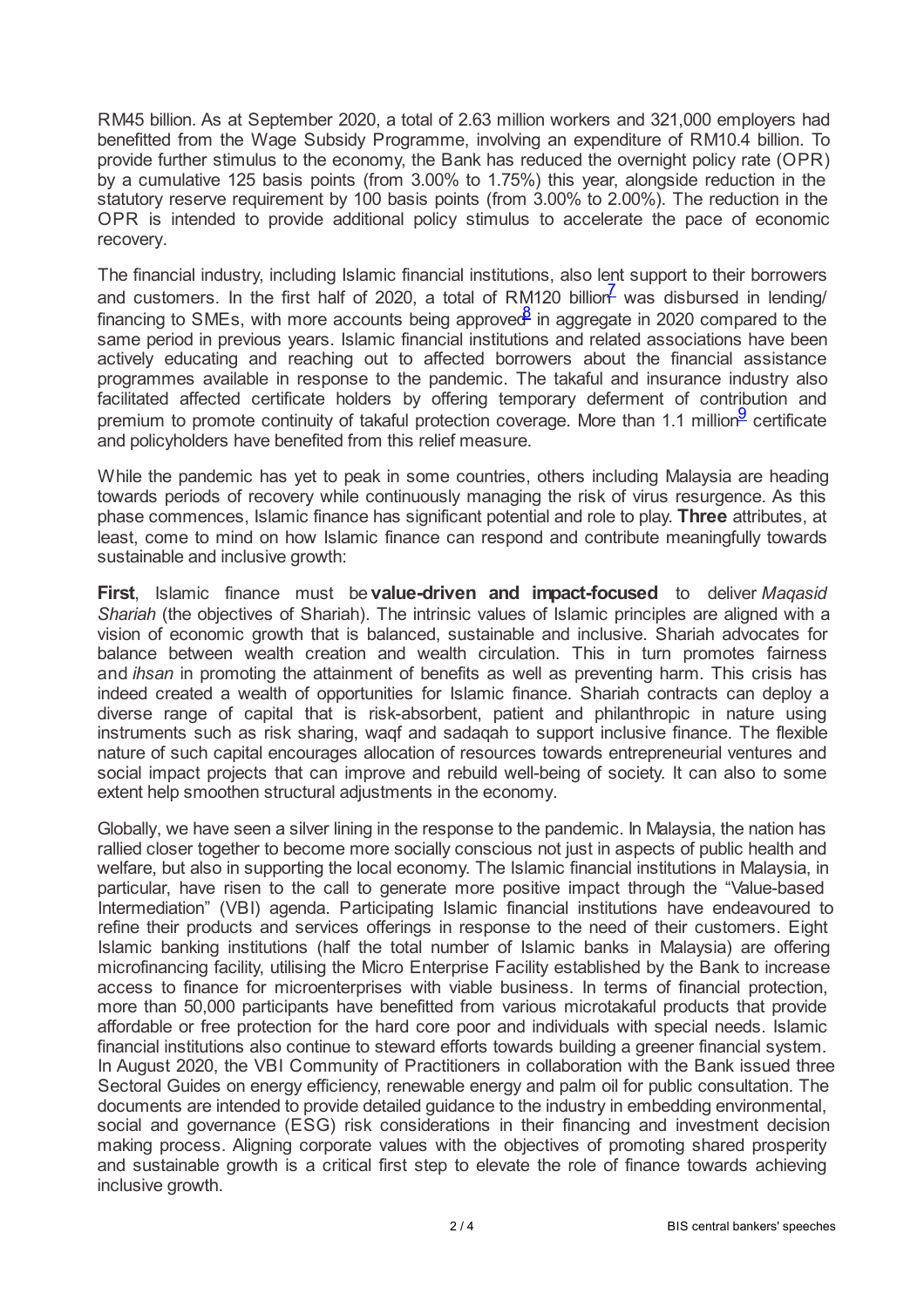The **second** is being **technologically adept**. Across the globe, the "digital divide" remains a major roadblock in effective usage of financial services, especially in rural areas with poor connectivity. While awareness of digital financial services has gradually increased, actual usage among low income groups in Malaysia remains low. Among the key drivers to encourage greater adoption of digitally-enabled financial services is simplicity and user friendliness. A well-designed solution which provides positive user experience can reduce mindset and technological barriers to the adoption and usage of digital financial services. For financial services providers, digital solutions have the benefit of reducing operational costs that may allow for more affordable products and wider access to the highly connected (mobile phone and internet usage) Malaysian population.

Islamic finance can accelerate digital innovation through value-adding partnerships with the fintech community. During the pandemic, consumers and businesses alike have increased their use of mobile and digital platforms. Malaysia has a wide take up of mobile banking technology representing nearly 60% penetration rate to the total adult population (as at July 2020). With increasing awareness of e-commerce amongst Malaysians, businesses have shifted their platforms or increased their presence on online market places and utilisation of e-payments. Several financial institutions have also even enhanced their internet and mobile banking channels to help market SME businesses amongst their customers. Takaful operators and insurance companies have also increased digitalisation of their operations such as claims processing and customer servive to minimise face-to-face interaction during the movement control order period. In August 2020, the Bank collaborated with the Malaysian Digital Economy Corporation (MDEC) to launch the Fintech Booster programme. Fintech companies and their partners will gain access to tools and business development support such as business model, legal and compliance advisory to develop meaningful solutions. This programme is expected to spur a more dynamic fintech ecosystem that can contribute to a thriving digital economy in Malaysia. Efforts to accelerate digital financial innovation can transform the way finance is delivered to society and expand its reach beyond traditional frontiers.

The **third** is being **socially responsible in empowering the community**. The infusion of social finance in Islamic financial services offers significant potential for Islamic finance to more effectively mobilise capital towards building social resilience. Provision of funds and financial protection can be made more affordable and accessible to a wider community by integrating social finance instruments such as endowment (*waqf*), donation (*sadaqah*) and alms-giving (*zakat*). Countries such as Indonesia and Turkey have successfully integrated social finance within the broader financial ecosystem.

To date, Islamic financial institutions in Malaysia have raised almost USD9.72 million (RM40 million) through *waqf* and *sadaqah* platforms to fund projects related to health care, education and entrepreneurship. Social finance initiatives are implemented by leveraging on existing infrastructure, expertise and accountability mechanisms within the Islamic financial sector. More than 10 different channels are available to enable collection and distribution of social finance funds including via digital means of payment. Most recently, a pilot "blended financing" programme has been introduced to enable micro-entrepreneurs in the low income group generate more sustainable income from viable business activities. The provision of zakat funds as initial capital is complemented by affordable microfinancing arrangement for working capital and a customised training programme to enhance business productivity. Participants of the programme also receive 12 months of business mentoring with impact-based monitoring implemented to monitor the effectiveness of the programme.

The pandemic has been a test of resilience for nations around the world. This test also presents many opportunities for the global Islamic finance community to accelerate the progress of sustainable and inclusive finance towards achieving shared prosperity, sustainability and inclusive growth. The launch of the two reports on Islamic fintech and Islamic finance for financial inclusions should be seen as a call for collective action – each one of us has a part to play in